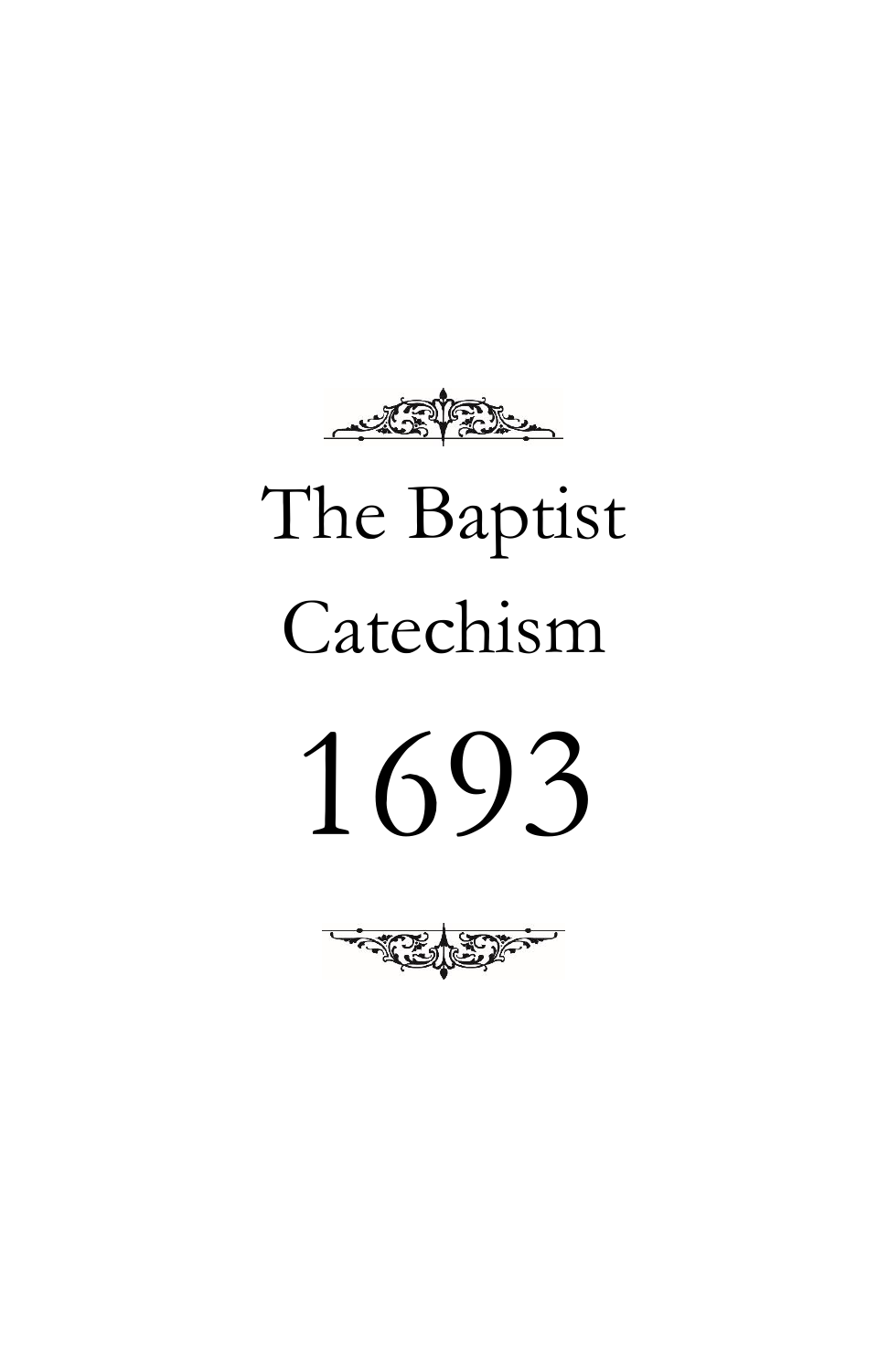The Baptist Catechism of 1693

Copyright © 2014 Crown & Cross Publishing Typesetting and cover design.

Printed in the United States of America. Crown & Cross Publishing 7346 S. Grant City Rd. Knightstown, Indiana 46148 www.CrownAndCross.org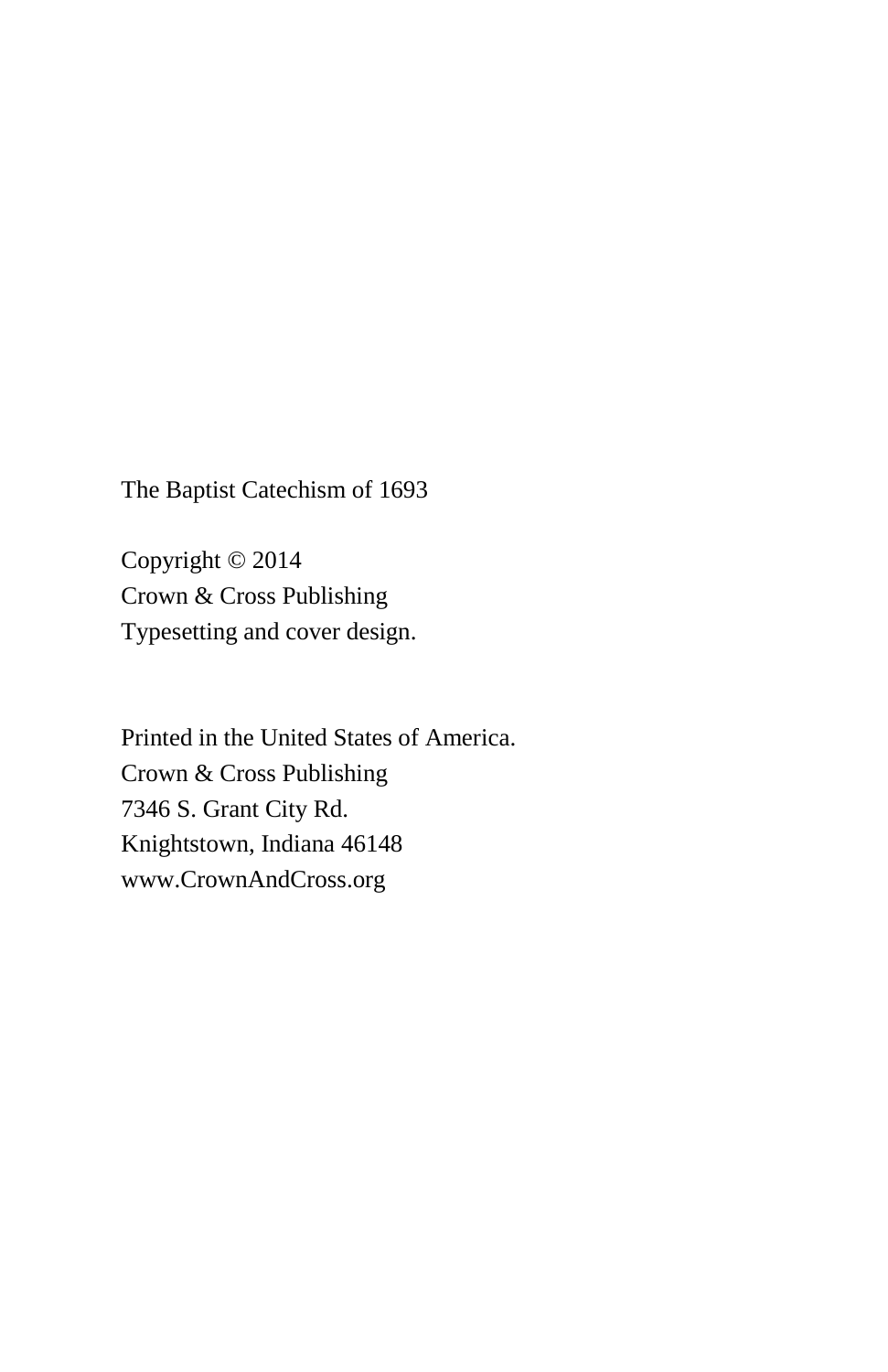#### **Dedication**

The reprinting of this Catechism is dedicated to all the Christian parents who earnestly desire to fulfill one of the noblest duties given to their life – raising their children in the nurture and admonition of the Lord. May the Lord bless your labors, according to His mercy and grace.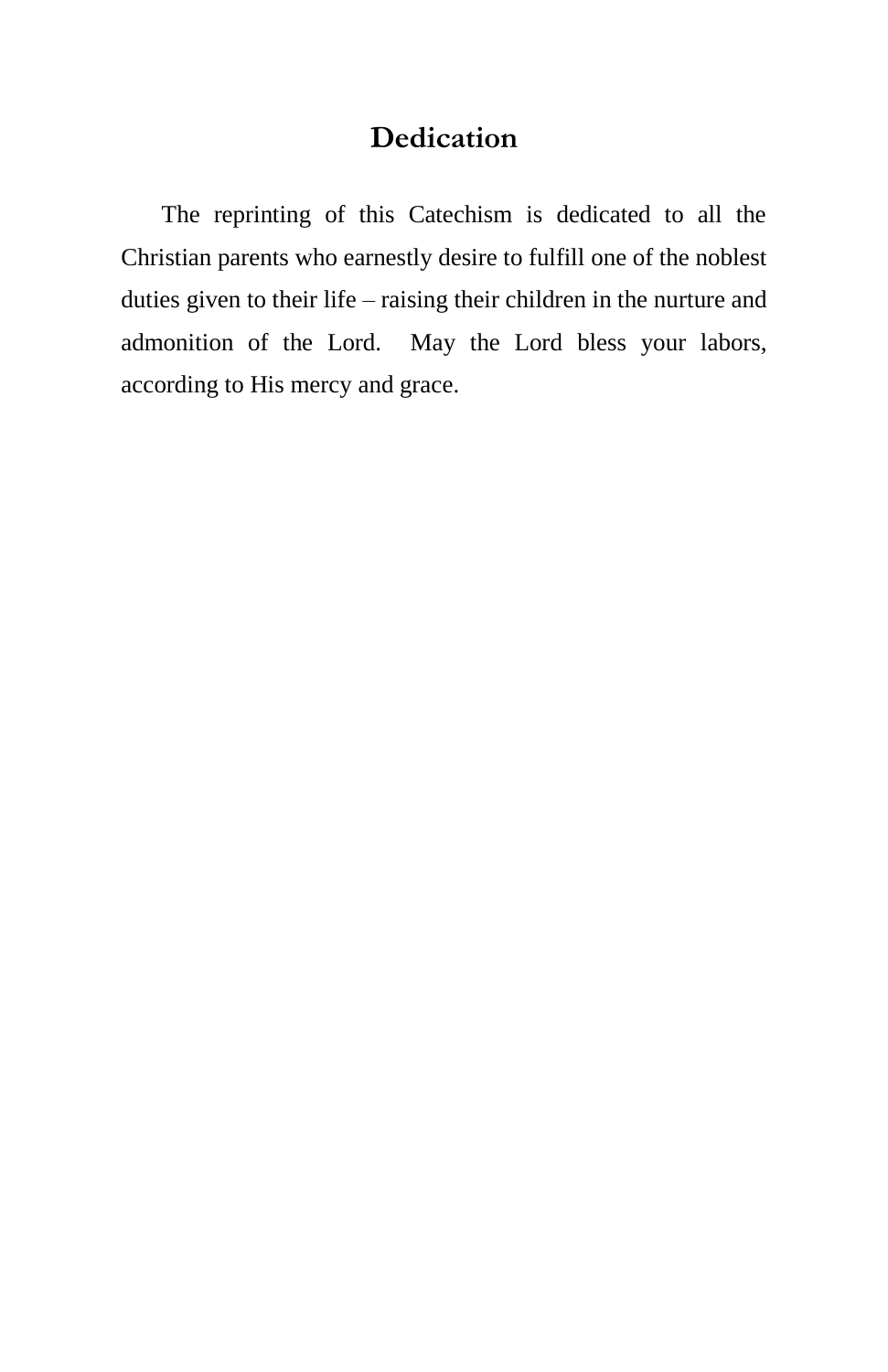#### **Foreword**

It is with great joy that we offer this treasure of biblical truth, a Catechism that has been commonly attributed to Benjamin Keach (1640-1704) however was most likely written by another seventeenth century Particular Baptist named Williams Collins. 1

The Baptist Catechism of 1693 could be easily regarded as the leader in identifying the majority held doctrine by Baptists in both Europe and America during the eighteenth and well into the nineteenth century.

It is our desire that this catechism along with the 1689 Baptist Confession of faith and the Orthodox Catechism authored by Hercules Collins (no relation to William Collins) would once again be utilized in the evangelizing, teaching and training of the children in our churches and homes. That they would, as in the past, aid our churches in preserving those precious truths that are "most surely believed amongst us".

Parents and grandparents, gather the children in your life around, and together explore through the questions and answers offered in the Catechism. Read the proof texts and then add your own as the Spirit leads your time together. Allow us to offer a

l

<sup>&</sup>lt;sup>1</sup> Tom Nettles, *Teaching Truth, Training Hearts* (Amityville, NY: Calvary Press, 1998),49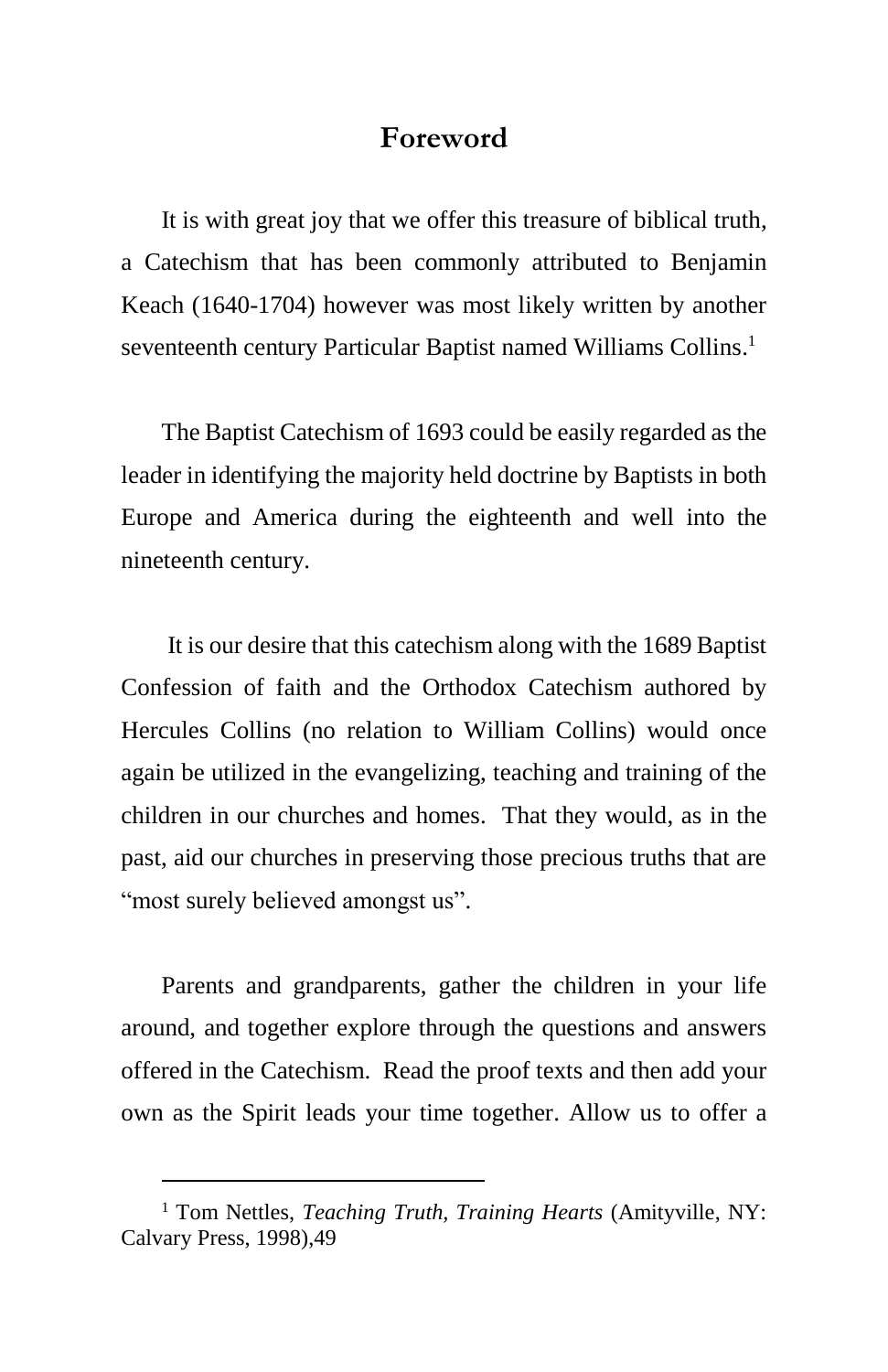small bit of advice, be certain to record the date you read and discuss a question, also jot down any additional thoughts or scriptures each child may contribute. This will allow you to observe through the years how they have grown in their understanding of the material.

When done daily, a solid and biblical foundation will begin to be established in the hearts and minds of your children. In time and according to God's plans, they will be equipped to earnestly contend for the faith which was once delivered unto the saints.

C.H. Spurgeon once said pertaining to the importance of this Catechism

"In matters of doctrine you will find orthodox congregations frequently change to heterodoxy in the course of thirty or forty years, and it is because too often there has been no catechizing of the children in the essential doctrines of the Gospel. For my part, I am more and more persuaded that the study of a good Scriptural catechism is of infinite value to our children. Even if the youngsters do not understand all the questions and answers…still yet, abiding in their memories, it will be of infinite service when the time of understanding comes, to have known these very excellent, wise and judicious definitions of the things of God."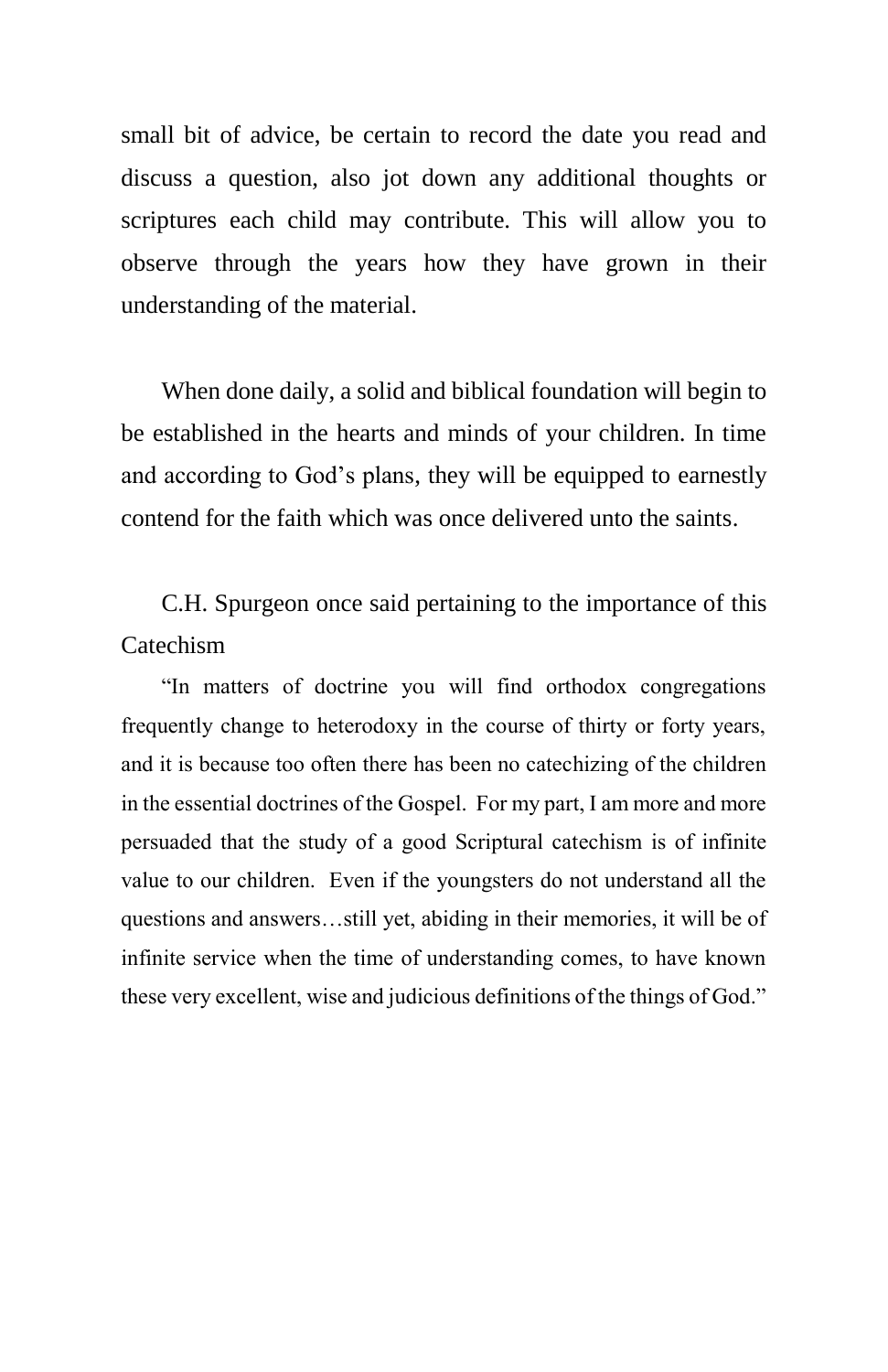# **Table of Contents**

- Q. 1-6 (Humanity & the Bible) pg. 1
- Q. 7-9 (God) pg. 3
- Q. 10-11 (God's Decrees) pg.4
- Q. 12-13 (Creation) pg.5
- Q. 14-15 (Providence) pg.6
- Q. 16-19 (The Fall of Man) pg.7
- Q. 20- 22 (Sin and Misery) pg.9
- Q. 23-26 (Jesus Christ the Redeemer) pg.11
- Q. 27-29 (Christ Prophet, Priest, & King) pg.13
- Q. 30-31 (Christ His Humiliation & Exaltation) pg.14
- Q. 32-33 (Redemption) pg.15
- Q. 34-35 (Effectual Calling) pg.16
- Q. 36-39 (Justification, Adoption, Sanctification) pg.17
- Q. 40-41 (Benefits to Believers of Christ's Work) pg.19
- Q. 42-43 (Fate of the Wicked)  $pg.20$
- Q. 44-45 (Moral Law) pg.21
- Q. 46-47 (Ten Commandments) pg.22
- Q. 48-49 (Preface to the Ten Commandments) pg.23
- Q. 50-53 ( $1<sup>st</sup>$  Commandment) pg.24
- Q. 54-57 ( $2<sup>nd</sup>$  Commandment) pg.26
- Q. 58-61 ( $3<sup>rd</sup>$  Commandment) pg.28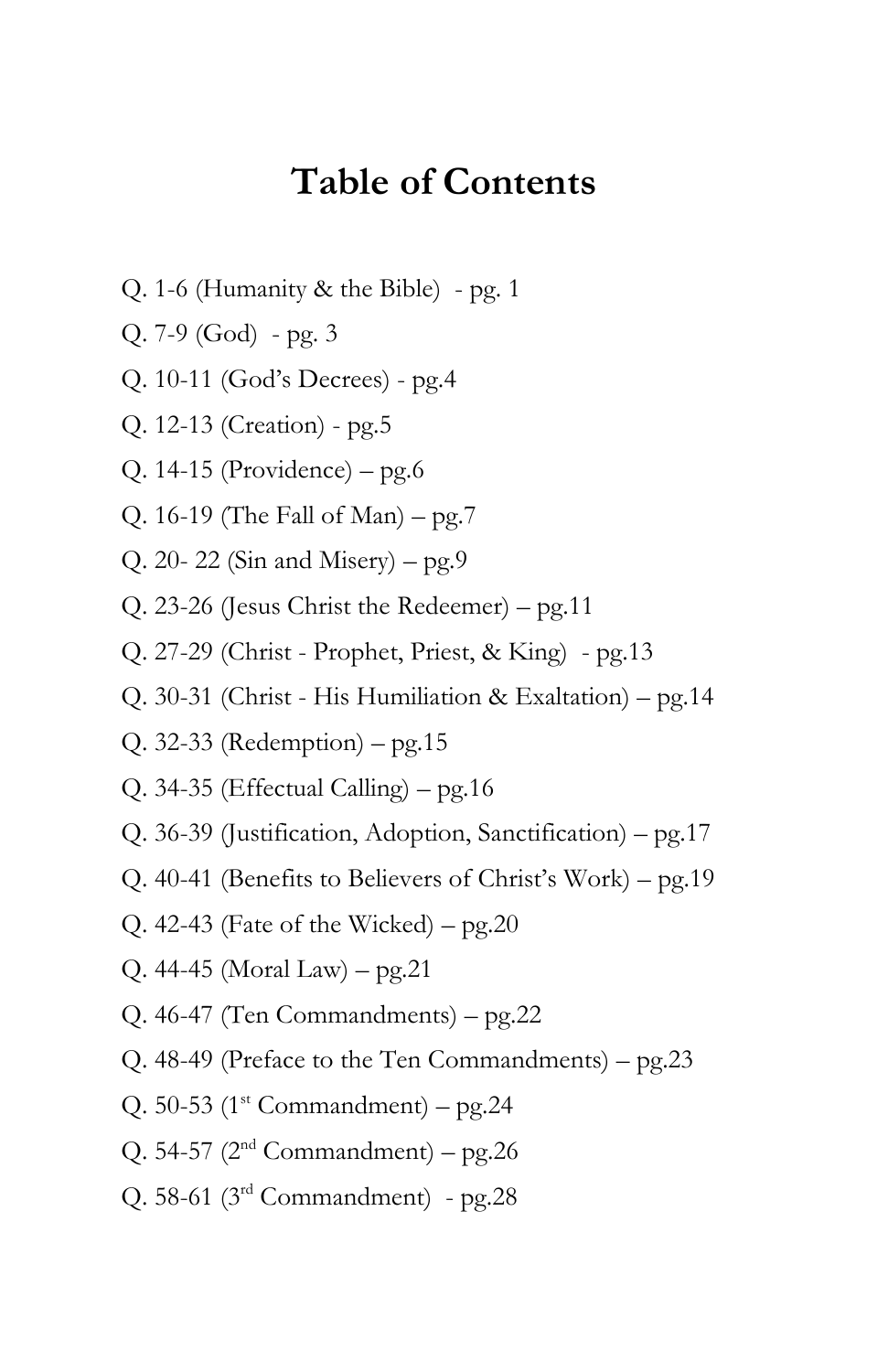- Q. 62-67 ( $4^{\text{th}}$  Commandment) pg.30
- Q. 68-71 ( $5<sup>th</sup>$  Commandment) pg.33
- Q. 72-74 ( $6<sup>th</sup>$  Commandment) pg.35
- Q. 75-77 ( $7<sup>th</sup>$  Commandment) pg.36
- Q. 78-80 ( $8<sup>th</sup>$  Commandment) pg.37
- Q. 81-83 ( $9<sup>th</sup>$  Commandment) pg.38
- Q. 84-86  $(10^{th}$  Commandment) pg.39
- Q. 87-92 (Sin) pg. 40
- $Q. 93-95$  (Word) pg.42
- Q. 96 (Ordinances) pg.44
- Q. 97-101 (Baptism) pg.45
- Q. 102-104 (Lord's Supper) pg.48
- Q. 105-107 (Prayer & the Lord's Prayer Preface) pg.50
- Q. 108-110 (Lord's Prayer,  $1^{st}$ -3<sup>rd</sup> Petition) pg.52
- Q. 111-112 (Lord's Prayer,  $4^{th}$  &  $5^{th}$  Petitions) pg.54
- Q. 113-114 (Lord's Prayer,  $6<sup>th</sup>$  Petition-Conclusion) pg.55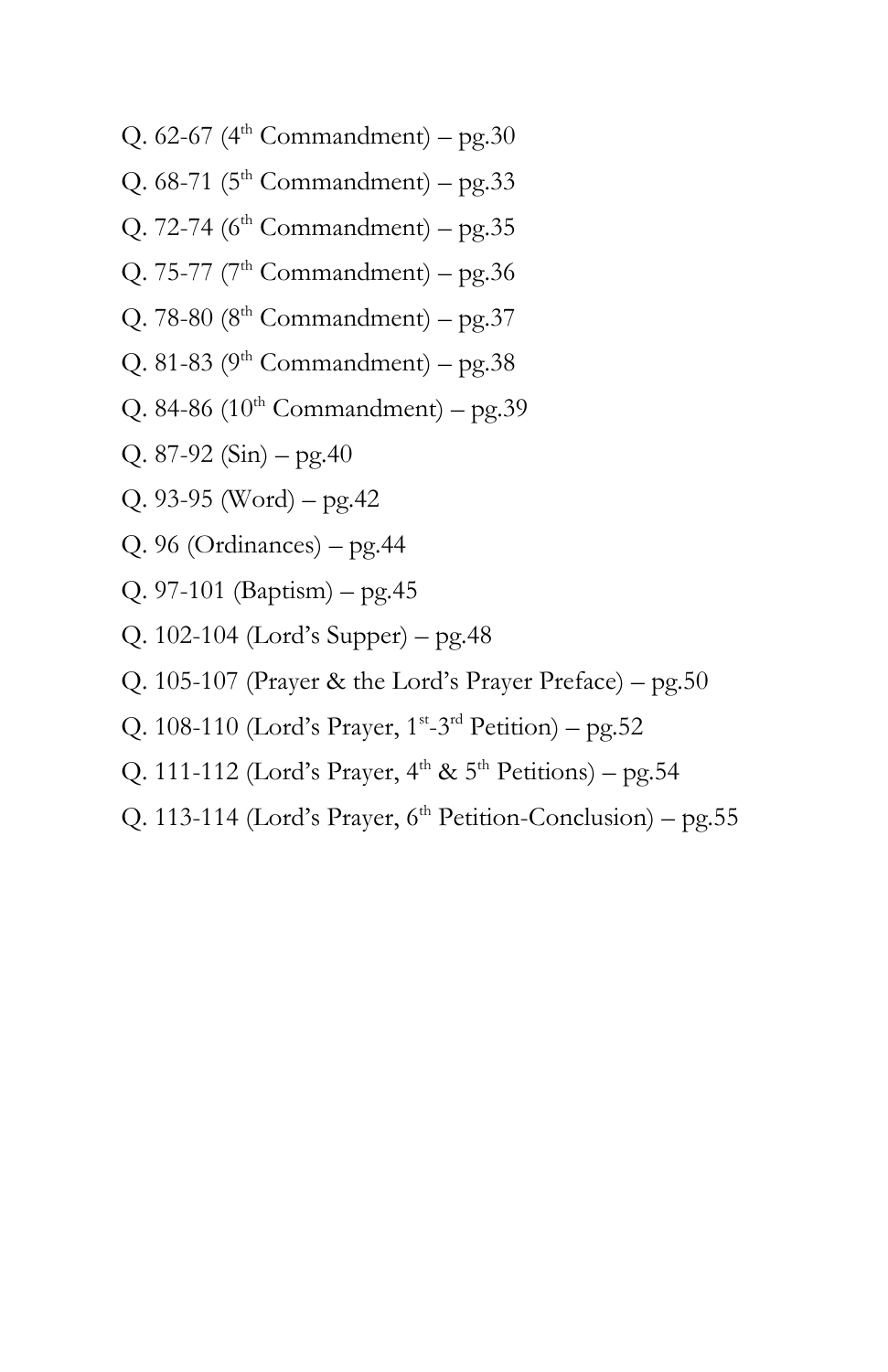The 1693 Baptist Catechism

# Q. 1-6 (Humanity & the Bible)

## *Question 1:*

Who is the first and chiefest Being?

#### *Answer:*

God is the first and chiefest Being. Is. 44:6; Ps. 8:1; 97:9

#### *Question 2:*

Ought everyone to believe there is a God?

#### *Answer:*

Everyone ought to believe there is a God; and it is their great sin and folly who do not. Heb.6:6; Ps.14:1

#### *Question 3:*

How may we know there is a God?

## *Answer:*

The light of nature in man, and the works of God, plainly declare there is a God; but His Word and Spirit only, do it fully and effectually for the salvation of sinners.

Rom. 1:19,20; Ps. 19:1,2,3; Acts 17:24; 1 Cor.2:10; 2 Tim. 3:15,16)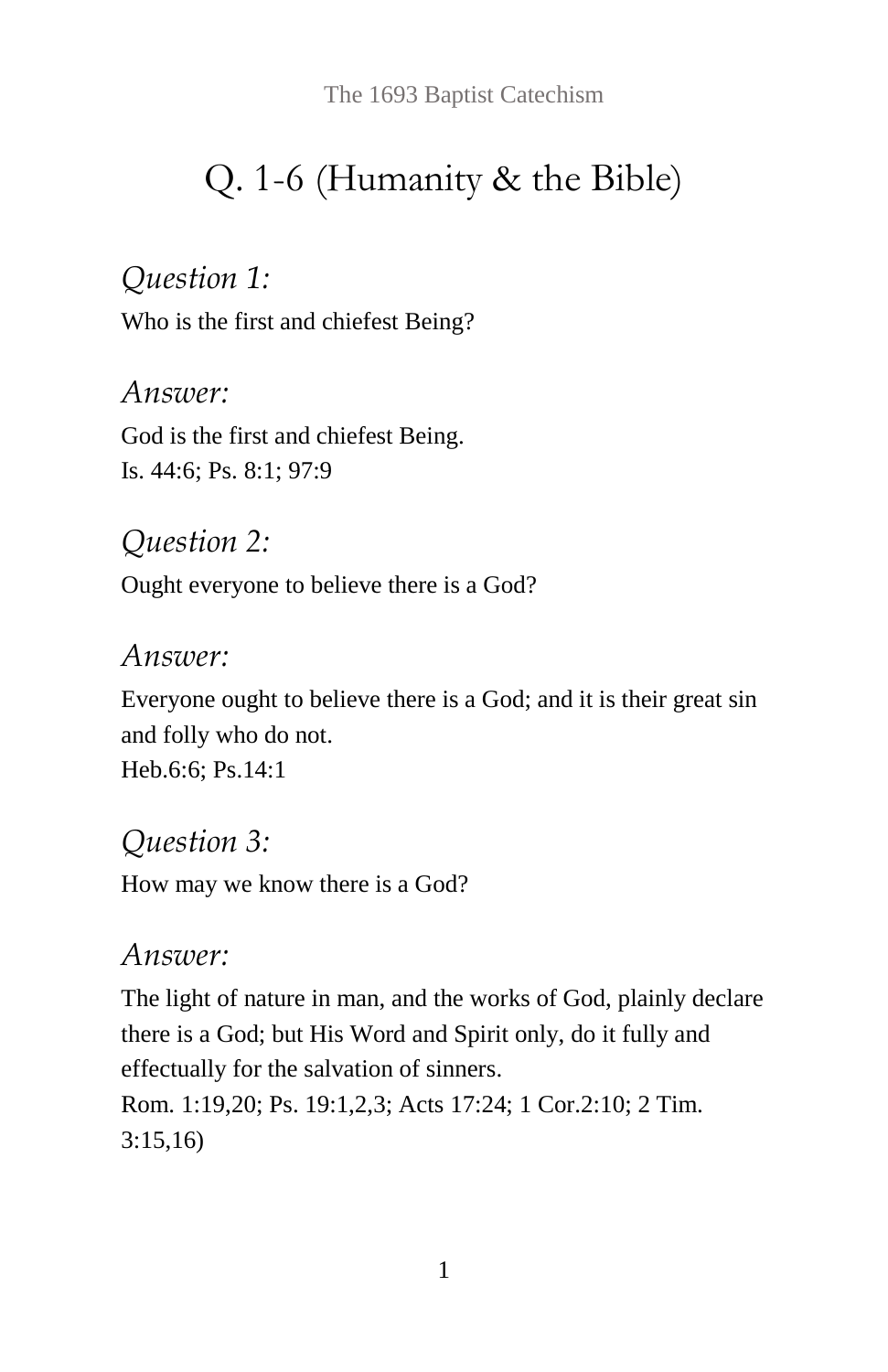# *Question 4:* What is the Word of God?

## *Answer:*

The Scriptures of the Old and New Testaments, are the word of God, and the only certain rule of faith and obedience. 2 Tim. 3:16; Eph. 2:20

# *Question 5:*

May all men make use of the Holy Scriptures?

## *Answer:*

All men are not only permitted, but commanded and exhorted, to read, hear, and understand the Holy Scriptures. Jn. 5:39; Lk. 16:29; Acts 8:28-30; 17:11

# *Question 6:*

What things are chiefly contained in the Holy Scriptures?

## *Answer:*

The Holy Scriptures chiefly contain what man ought to believe concerning God, and what duty God requireth of man. 2 Tim. 1:13; 3:15,16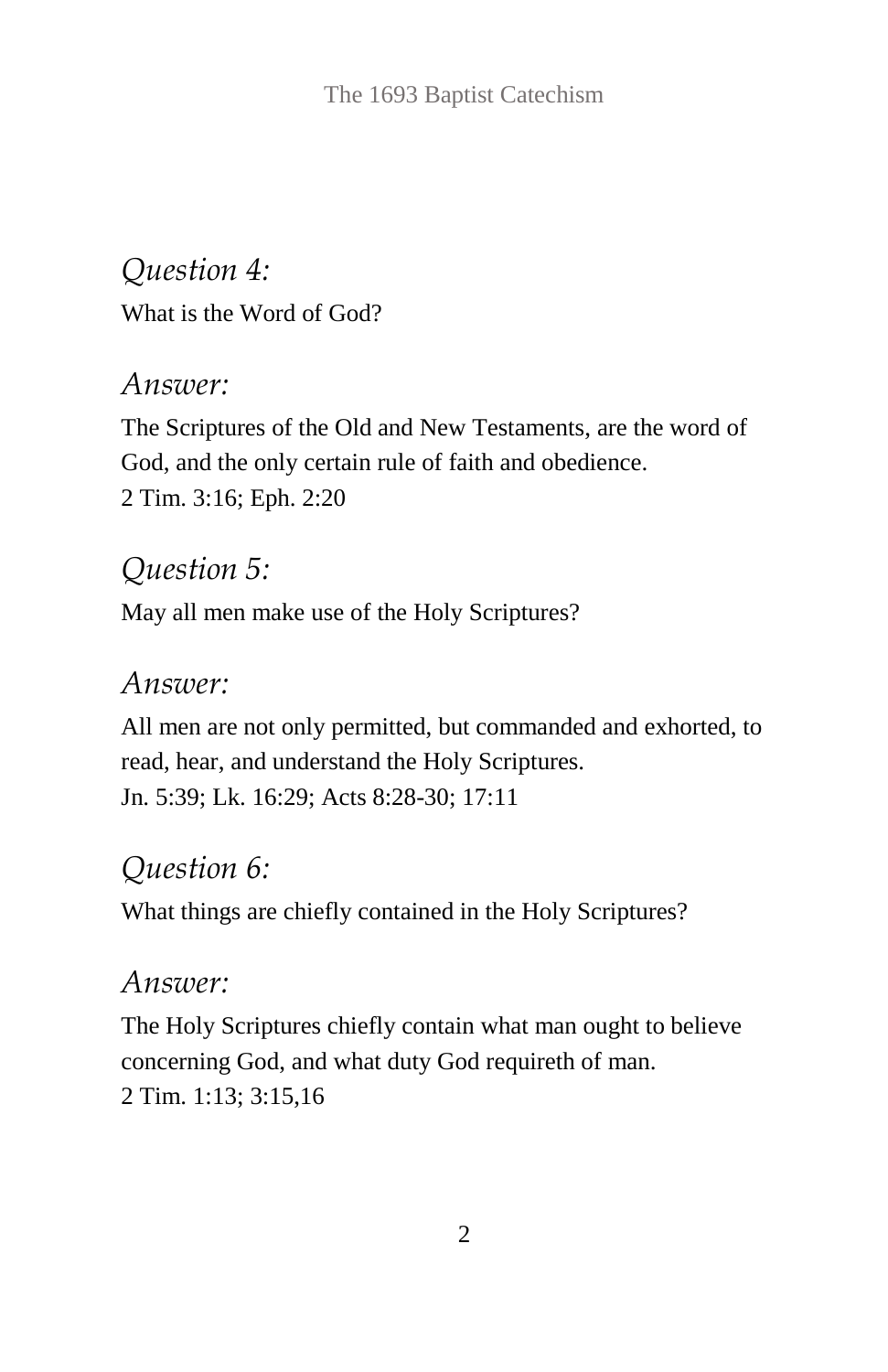# Q. 7-9 (God)

*Question 7:* What is God?

## *Answer:*

God is a Spirit, infinite, eternal, and unchangeable in His being, wisdom, power, holiness, justice, goodness and truth. Jn. 4:24; Job 11:7-9; Ps. 110:2; Jas. 1:17; Ex. 33:14; Ps. 147:5; Rev. 4:8, 15:4; Ex. 34:6

## *Question 8:*

Are there more gods than one?

## *Answer:*

There is but one only, the living and true God. Deut. 6:4; Jer. 10:10

## *Question 9:*

How many persons are there in the Godhead?

## *Answer:*

There are three persons in the Godhead, the Father, the Son, and the Holy Spirit; and these three are one God, the same in essence, equal in power and glory. 1 Jhn. 5:7; 1 Cor. 8:6; Jn. 10:30; Jn. 14:9; Acts 5:3, 4; Matt.

28:19; 2 Cor. 13:14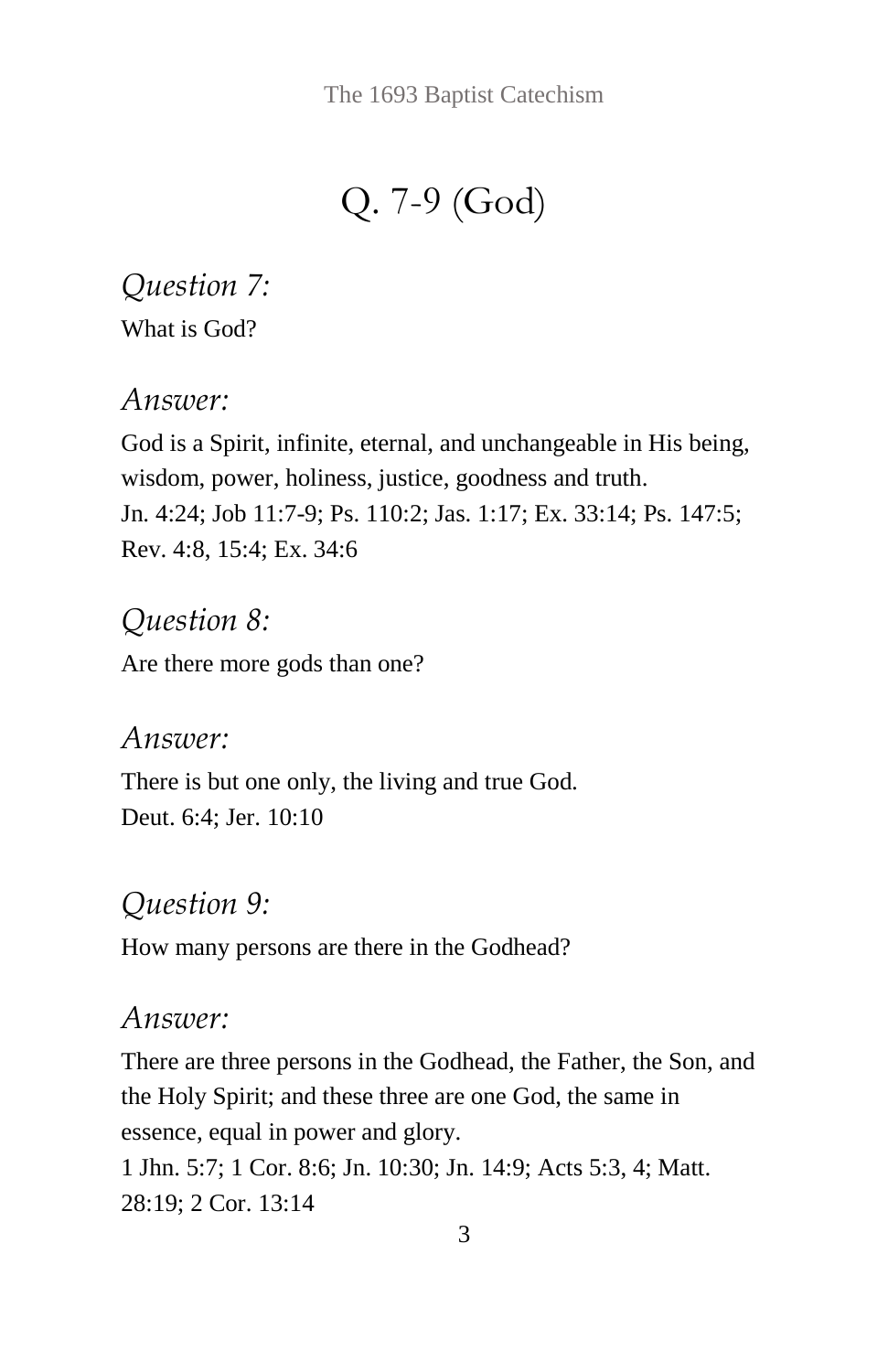The 1693 Baptist Catechism

# Q. 10-11 (God's Decrees)

# *Question 10:*

What are the decrees of God?

## *Answer:*

The decrees of God are His eternal purpose, according to the counsel of His will, whereby for His own glory, He hath fore-ordained whatsoever comes to pass. Eph. 1:11; Rom. 9:22,23; 11:36; Is. 46:10; Lam. 3:37; Dan. 4:35

## *Question 11:*

How does God execute His decrees?

## *Answer:*

God executes His decrees in the works of creation and providence.

Gen. 1:1; Rev. 4:11; Matt. 6:26; Acts 14:17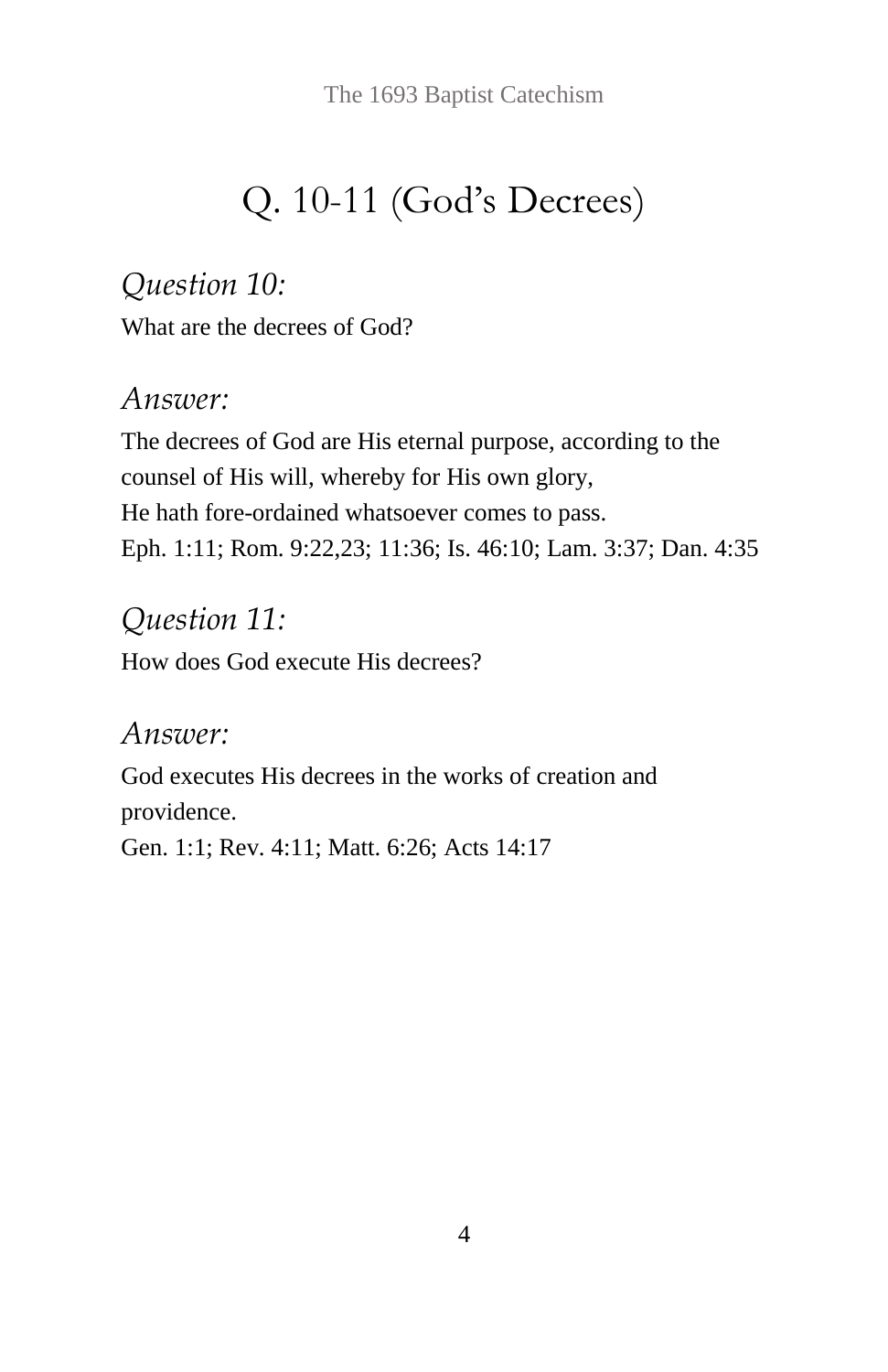# Q. 12-13 (Creation)

# *Question 12:*

What is the work of creation?

# *Answer:*

The work of creation is God's making all things of nothing, by the Word of His power, in the space of six days, and all very good.

Gen. 1:1; Heb. 11:3; Ex. 20:11; Gen. 1:31

# *Question 13:*

How did God create man?

# *Answer:*

God created man male and female, after His own image, in knowledge, righteousness, and holiness, with dominion over the creatures.

Gen. 1:27; Col. 3:10; Eph. 4:24; Gen. 1:28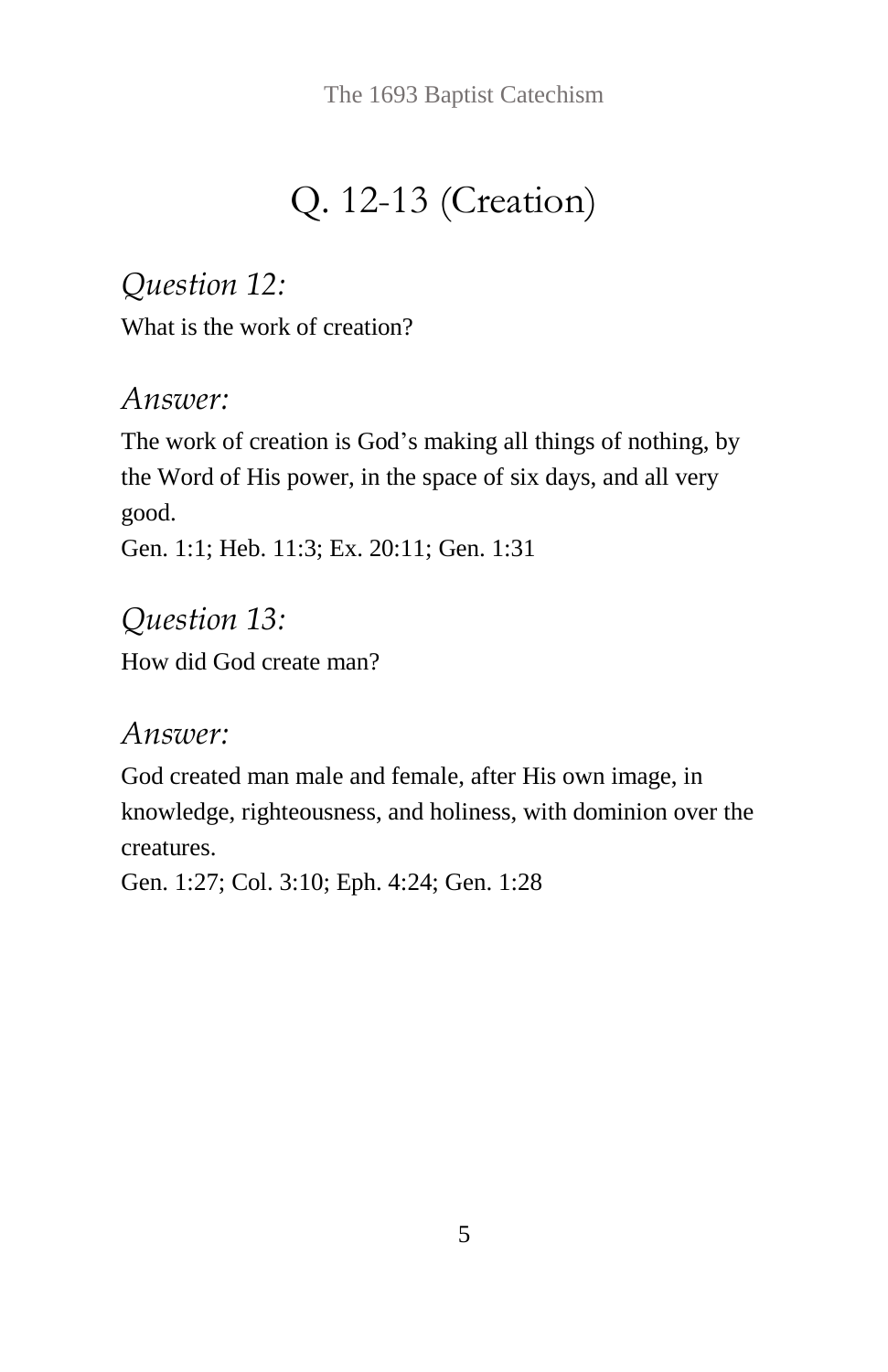The 1693 Baptist Catechism

# Q. 14-15 (Providence)

# *Question 14:*

What are God's works of providence?

## *Answer:*

God's works of providence are His most holy, wise, and powerful preserving and governing all His creatures, and all their actions.

Neh. 9:6; Col. 1:17; Heb. 1:3; Ps. 103:19; Matt. 10:29, 30

# *Question 15:*

What special act of providence did God exercise towards man, in the estate wherein he was created?

## *Answer:*

When God had created man, He entered into a covenant of life with him, upon condition of perfect obedience, forbidding him to eat of the tree of the knowledge of good and evil, upon pain of death.

Gen. 2:16, 17; Gal. 3:12; Rom. 5:12